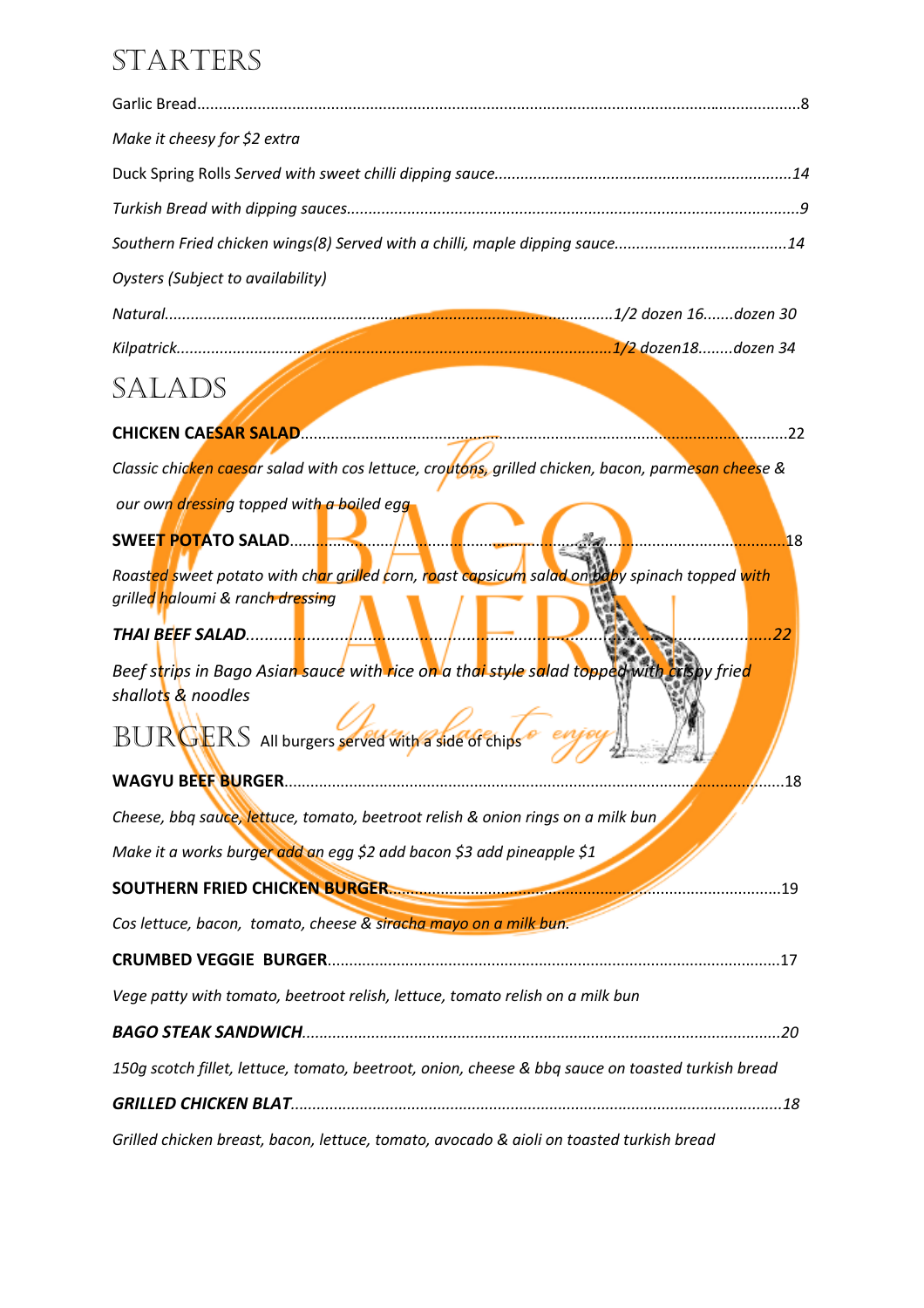| $\operatorname{MAINS}$ All mains can be served with your choice of sides                                                 |
|--------------------------------------------------------------------------------------------------------------------------|
|                                                                                                                          |
| With chips, salad, lemon & hollandaise                                                                                   |
| <b>CHICKEN SCHNITZEL</b>                                                                                                 |
| Served with chips & salad                                                                                                |
| Make it a parmi - add \$4                                                                                                |
| LEMON PEPPER SQUID.<br>21                                                                                                |
| Served with chips, salad, lemon & aioli                                                                                  |
| <b>GRILLED CHICKEN BREAST WRAPPED IN BACON</b><br>.28                                                                    |
| Served with avocado, bearnaise sauce & your choice of sides                                                              |
| <b>SEAFOOD BASKET</b><br>28                                                                                              |
| Battered fish, prawns, crumbed scallops, lemon pepper squid, oysters, & a prawn skewer, salad,<br>chips, lemon & tartare |
| <b>FISH &amp; CHIPS</b><br>18<br>Battered fish, salad, chips, lemon & tartare<br>LAMB RUMP<br>.27                        |
| Slow cooked lamb rump, served with a medley of vegetables & gravy<br><b>FETTUCINE BOSCAIOLA</b><br>20                    |
| Sauteed chicken breast, bacon & mushroom in a garlic cream white sauce, finished with parmesan<br>cheese                 |
| . 26                                                                                                                     |
| Sauteed prawns in a creamy garlic sauce served on jasmine rice                                                           |
|                                                                                                                          |
| Holy Cow's famous sausages on a bed of creamy mash with seasonal vegetable & gravy                                       |
|                                                                                                                          |
| Served with creamy mash, seasonal vegetables & gravy                                                                     |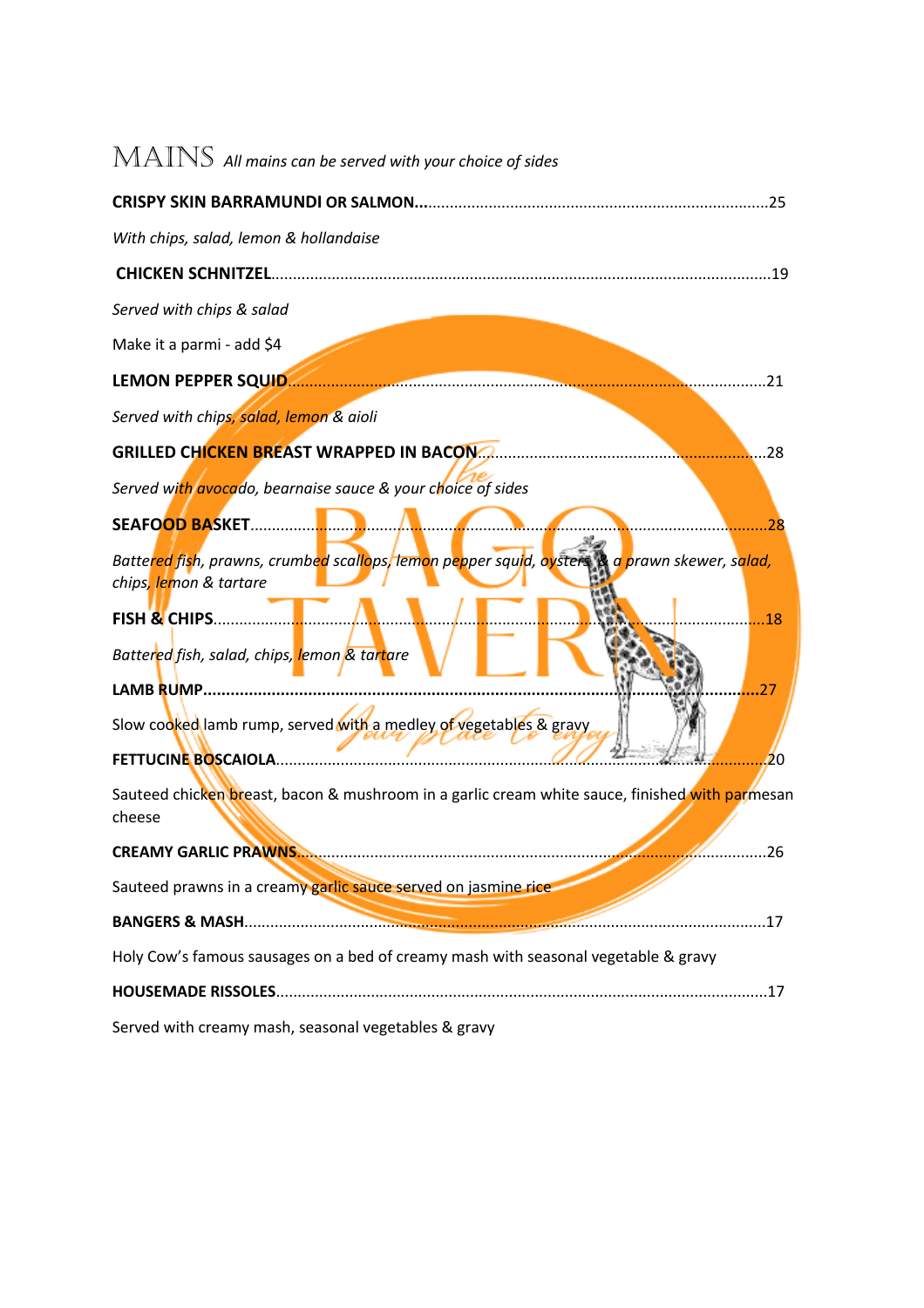### THE GRILL

| Served with your choice of sides & sauce. Add creamy garlic prawn sauce for \$6                                                                                                                                                                                                                                      |
|----------------------------------------------------------------------------------------------------------------------------------------------------------------------------------------------------------------------------------------------------------------------------------------------------------------------|
|                                                                                                                                                                                                                                                                                                                      |
| Served with your choice of sides & sauce, Add creamy garlic prawn sauce for \$6                                                                                                                                                                                                                                      |
|                                                                                                                                                                                                                                                                                                                      |
| Served with wedges & slaw                                                                                                                                                                                                                                                                                            |
| .19                                                                                                                                                                                                                                                                                                                  |
| Served with your choice of sides & sauce. Add creamy garlic prawn sauce for \$6                                                                                                                                                                                                                                      |
| . 42                                                                                                                                                                                                                                                                                                                 |
| Served with your choice of sides & sauce<br><b>PIZZAS</b><br><b>CHEESY GARLIC PIZZA</b><br>12                                                                                                                                                                                                                        |
| Garlic butter, moz <mark>z</mark> arella cheese & Italian/herbs                                                                                                                                                                                                                                                      |
| 20                                                                                                                                                                                                                                                                                                                   |
| S <mark>mokey bbq sauce, mozzar</mark> ella cheese, bacon strips, spanish onion, roasted pork belly, finis <mark>hed wit</mark> h<br>crispy onion rings & ranch dressing drizzle<br>BOCHICKEN Sour place to enjoy<br>.20<br>Smokey bbq sauce, mozzarella cheese, bacon bits, spanish onion, mushroom & roast chicken |
| Italian tomato sauce, mozzarella cheese, bacon strips, spanish onion, Italian sausage mince,<br>capsicum, pepperoni, mushroom, kalamata olives & pineapple                                                                                                                                                           |
|                                                                                                                                                                                                                                                                                                                      |
| Italian tomato sauce, mushroom, capsicum, artichoke, kalamata olives, semi dried tomatoes &<br>buffalo mozzarella                                                                                                                                                                                                    |
|                                                                                                                                                                                                                                                                                                                      |
| Italian tomato sauce, mozzarella cheese, spanish onion, capsicum, beef strips & prawns with a drizzle<br>of hollandaise sauce                                                                                                                                                                                        |
|                                                                                                                                                                                                                                                                                                                      |
| Italian tomato sauce, bacon strips, ham, pepperoni, spanish onion, Italian sausage mince & beef<br>strips                                                                                                                                                                                                            |
|                                                                                                                                                                                                                                                                                                                      |
| Italian tomato sauce, ham & pineapple chunks                                                                                                                                                                                                                                                                         |